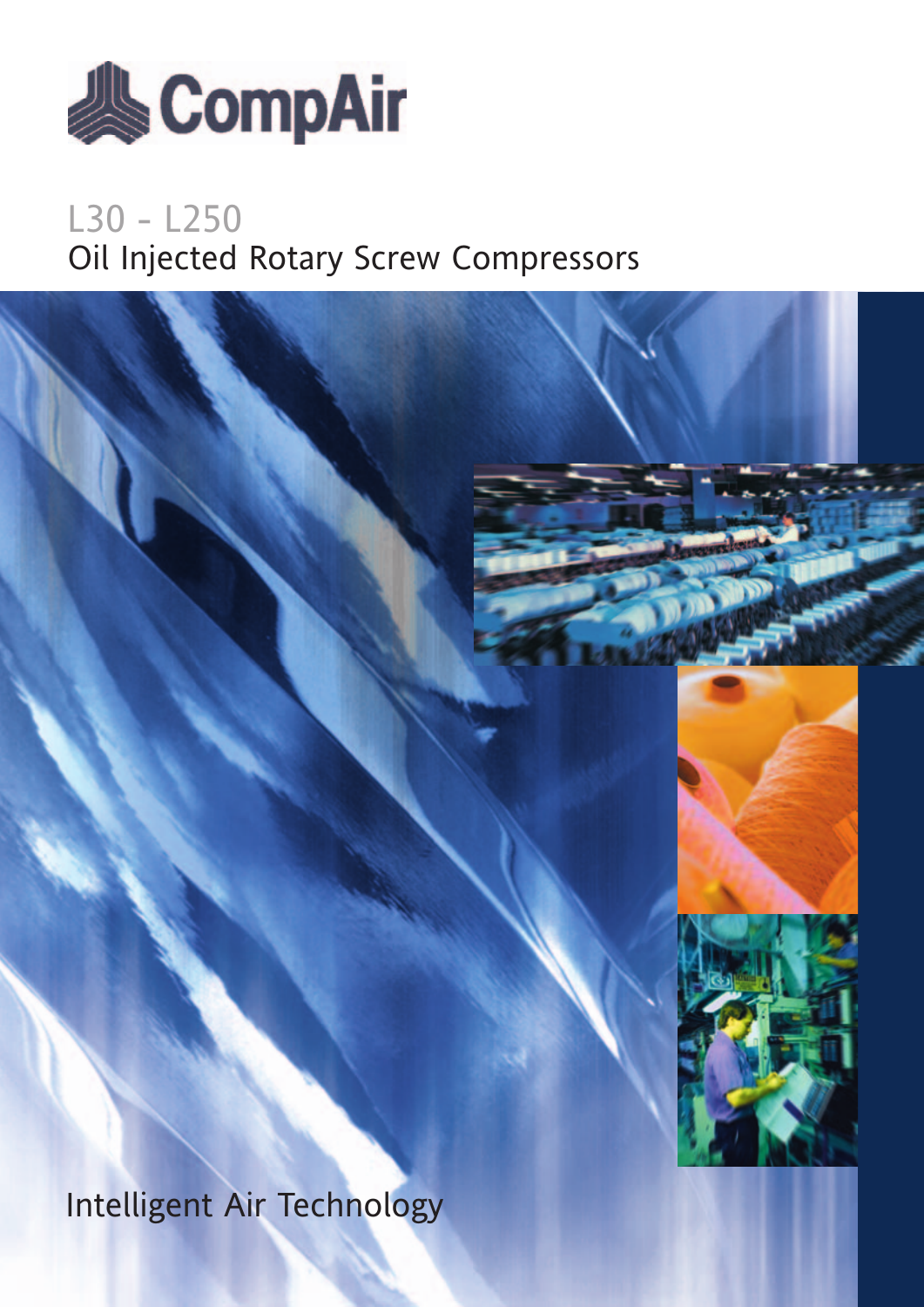## **&CompAir**

## L30 - L250 Oil-Injected Rotary Screw Compressors

The latest CompAir range of oil-injected rotary screw compressors incorporate the very latest technological advances and manufacturing processes to provide users with a continuous supply of economic and reliable high quality compressed air.

#### CompAir's experience and advanced manufacturing techniques ensure high productivity

CompAir's experience in the design and manufacture of high quality compressed air systems spans almost 200 years. Today, through a continued programme of research and development, CompAir delivers the high performance and quality standards that industry demands.

Screw compression elements are manufactured in-house using the latest CNC rotor grinding machinery, coupled with on-line laser technology, in order to maintain precise manufacturing tolerances. The resulting reliability and performance ensure that operating costs will remain low throughout the compressors life.

#### A range of compressed air systems to suit all applications

Industries, both large and small, rely on CompAir rotary screw compressors for a supply of consistently high quality compressed air. This brochure covers compressor sizes from 3.7 to 42.7m<sup>3</sup>/min over a pressure range between 5 and 13 bar and are available in both air- and water-cooled models.

Pre-packaged with single connections for power supply, compressed air and built-in cooling system, the installation of all CompAir L Series compressors is greatly simplified.

Ongoing investment in the latest design and manufacturing tools, and rigorous implementation of ISO 9001 approved quality systems, ensure you take delivery of a reliable, high quality product.



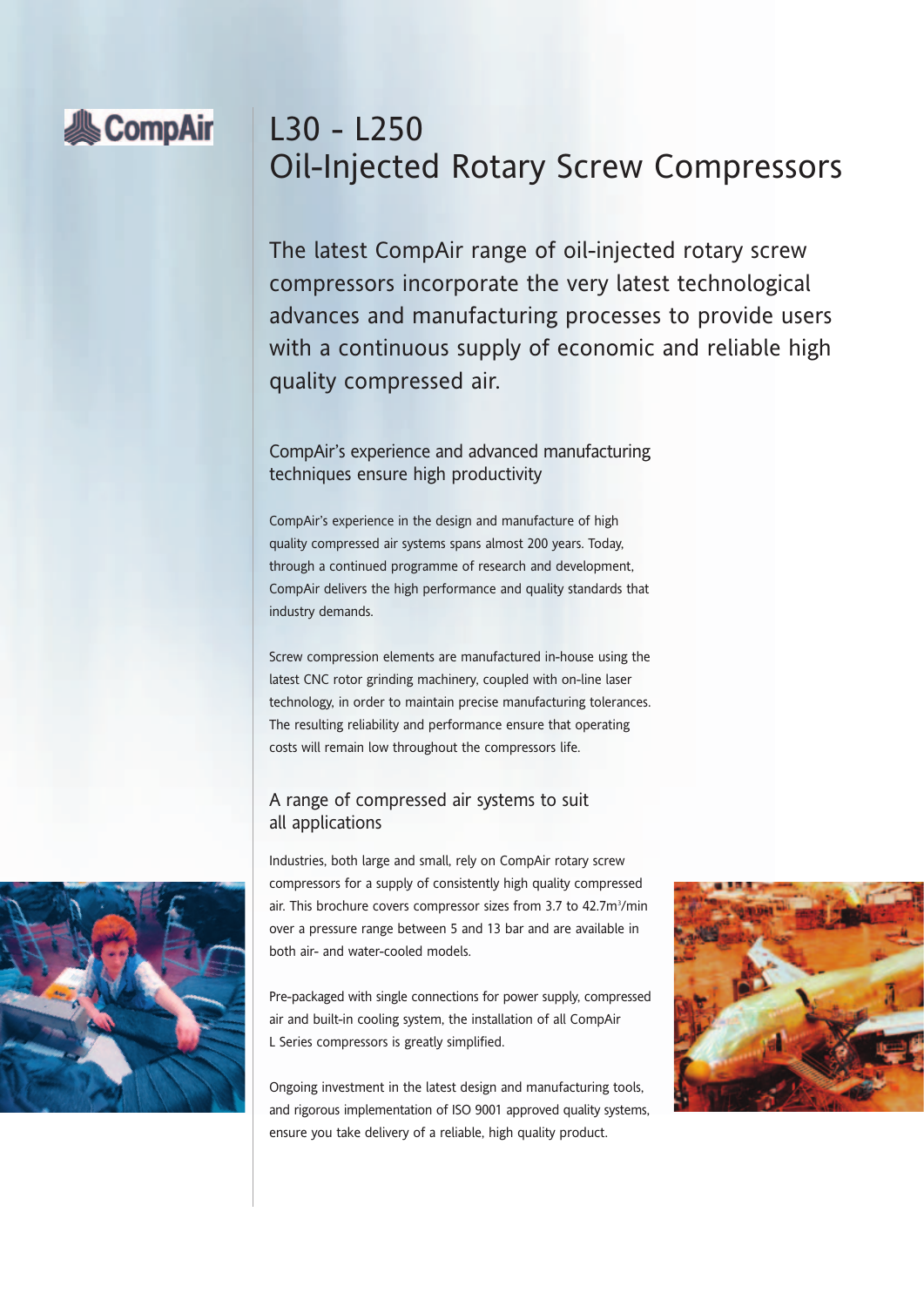Powerful, Economic, Reliable Reduces Energy Consumption Easy to Install Minimises Installation Costs Increases Reliability and Productivity Simplifies Maintenance Instant Monitoring and Control

Low noise levels

n

**A**CompAir



*The CompAir screw profile - the result of continuous research and development*

> *The CompAir L Series. A high capacity air compressor range that sets the highest standards in reliable, economic and efficient operation.*

 $L75$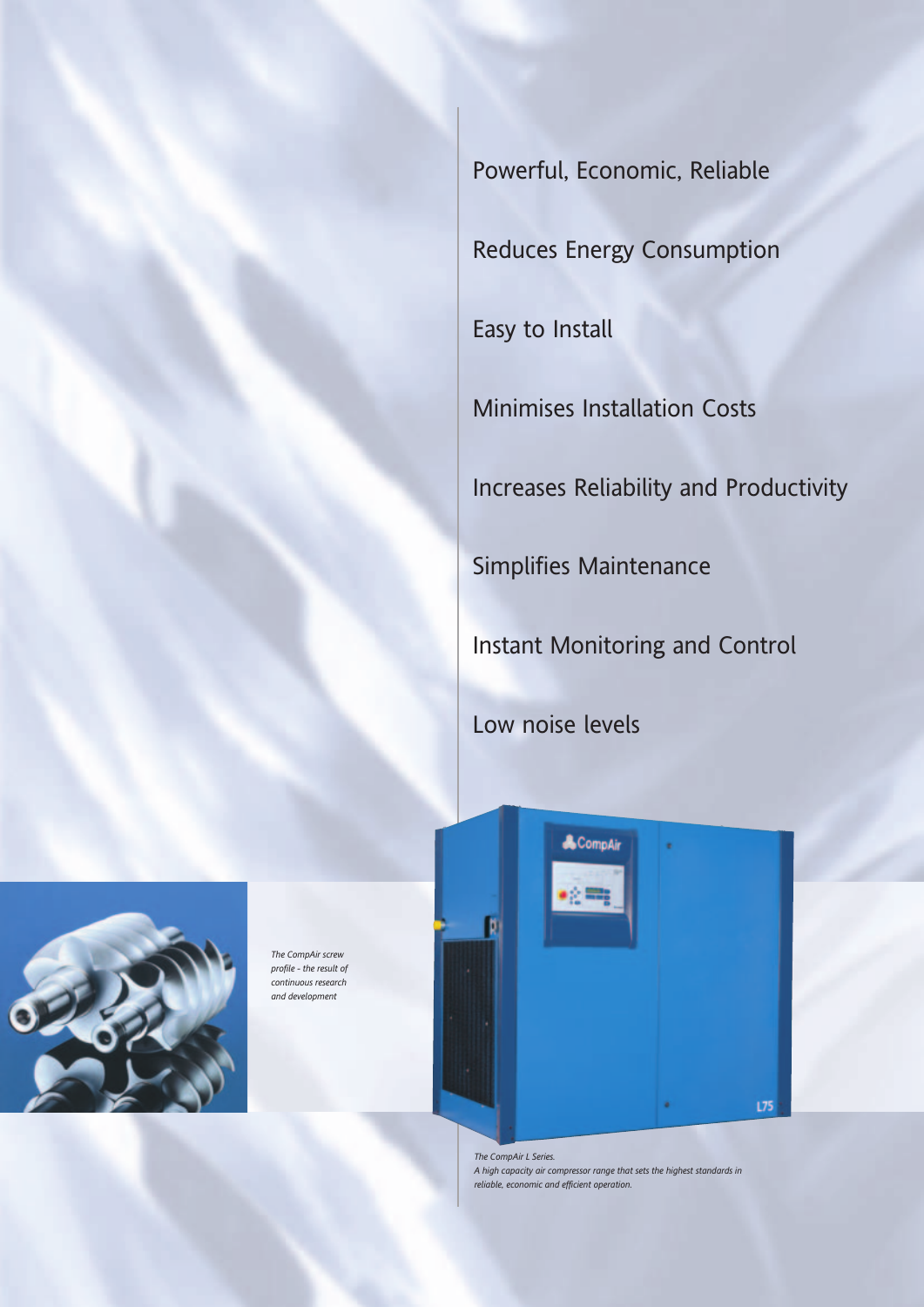

L30 - L250

## High Performance and Efficiency

The latest CompAir rotary screw compressor designs ensure low system and compressed air temperatures. This guarantees excellent cooling and maximum service life for all components.

The high capacity compression element, with low rotor-tip speeds and optimised oil injection, gives high efficiency with maximum reliability.

#### Extremely effective drive systems

The compression element is driven at optimum speed for the application through high efficiency drive systems; this maintenance free coupling of the drive motor to the compression element ensures perfect alignment and efficient power transmission with minimum drive losses.

The unique systems ensure:

- High Efficiency
- Constant drive efficiency over the life of the transmission
- Operational reliability
- No maintenance

#### Highly efficient cooling system

Cooling is achieved with an independent, motor-driven fan. Cold air passes over the inside of the plant picking up radiant heat so there is no temperature build-up under the canopy. This allows for safe operation in the most arduous conditions.

A large surface after-cooler gives the benefits of:

- Compressed air delivery temperatures to as low as 5°C above ambient (dependent on model)
- Less water vapour in the compressed air leading to longer life for air system components
- Additional fans are not normally required when exhaust ducting is installed, reducing installation and operating costs.

A large oil cooler gives low system temperatures, resulting in longer life for oil, filters and seals. Furthermore, the large cooler also gives:

- Lower pressure drop and improved efficiency
- Less possibility of fouling.

As an option a heat recovery system can be incorporated into the oil circuit.



*Plant cooling fan. The cool air passing through the unit picks up all radiant heat*



*The large aftercooler effectively cools compressed air to as low as 5°C above ambient (dependent on model)*



*The high capacity compression element, with low rotor-tip speeds, gives high efficiency with maximum reliability*



*Large reclaimers with generously-sized fine separator elements, large oil coolers and aftercoolers*



*CompAir employs only the very best manufacturing techniques - your guarantee for reliability and performance*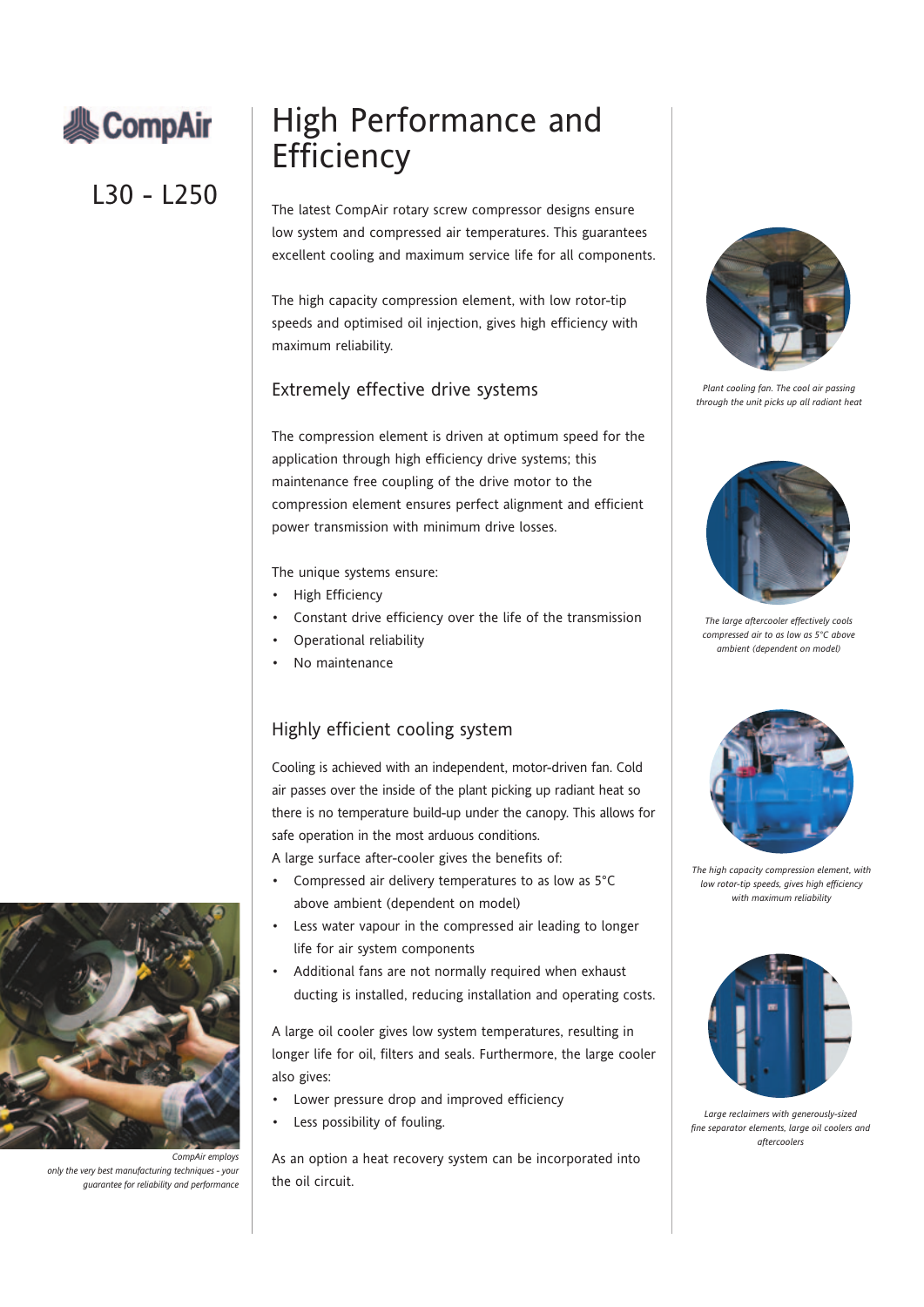#### Minimal installation costs

The L series compressors are designed for simple and easy installation.

- Transportable by fork lift
- Compact footprint
- Installation against a wall possible
- Simple connections for compressed air and electrical supply
- Easy commissioning
- Configured for connection to ducting systems

#### Low noise levels

The sound insulation and compressor design reduces noise to low levels, eliminating the need for a separate compressor house.

#### Low service costs

The innovative compressor design saves unnecessary service costs. All component parts are designed for a long service life and the generously-sized suction filters, oil filters and fine separators ensure excellent compressed air quality. Quick access service points allow servicing to be conducted in minutes, minimising downtime and service costs.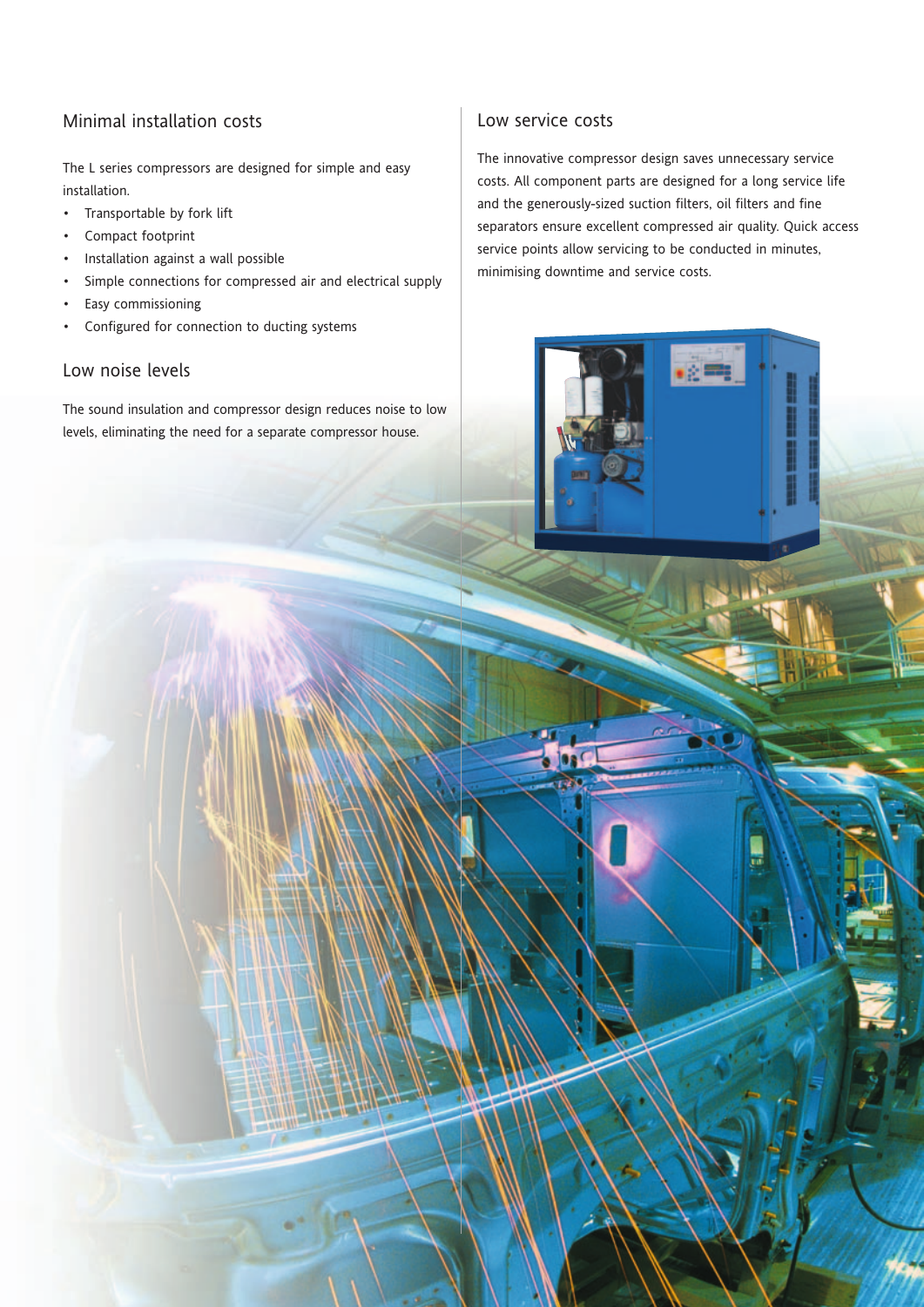

#### Built-in intelligent controls

L30 - L250

Close operational control is essential to reduce running costs. All CompAir rotary screw compressors are supplied with intelligent, fully electronic controllers with simple controls and a user-friendly menu.

This system optimises performance to demand and monitors operating parameters of the unit.

> *The fully electronic system offers superb performance with simple controls and user-friendly menu*



#### Safety assured

- Automatic systems check prior to start-up
- Monitoring of all safety-related parameters
- Automatic re-start after power failure.

#### Cost saving

- Automatic operation the motor only runs when required
- Service intervals are monitored for optimised replacement of air intake, oil and separator filter elements
- Drive system protected by soft start
- Timed control of starting frequency
- Thermostatically controlled cooling fan saves power in idle running mode.

#### Pressure transducer

Allows programming of pressure control within 0.2 bar. The lower the pressure differential, the higher the cost saving by not running at greater pressures than required.

#### Base load selector

The base load selector allows CompAir L Series to control other compressors in the installation, enabling them to benefit from the accurate pressure control and improved economy of the air system.

#### Additional features

- Remote start/stop facility
- Service history fault memory
- The electronic system is able to control accessory equipment, such as dryers, condensate drains and filters
- Choice of five languages.

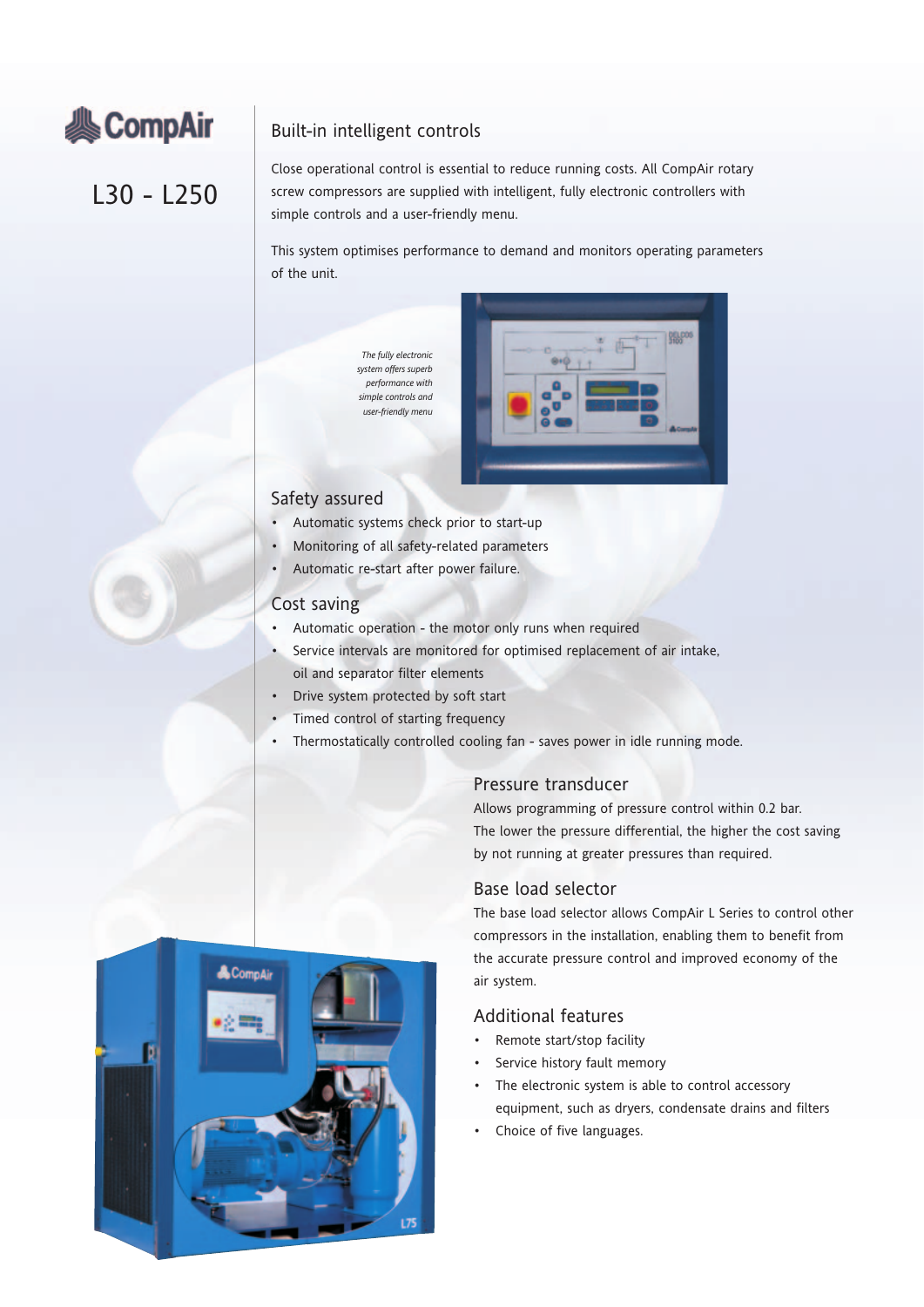| <b>Technical Specifications</b> |                          |                                                                              |      |          |                                              |      |                            |               |      |
|---------------------------------|--------------------------|------------------------------------------------------------------------------|------|----------|----------------------------------------------|------|----------------------------|---------------|------|
| Model                           | <b>Drive</b><br>Motor kW | Free Air Delivered m <sup>3</sup> /min<br>$7.5$ bar g<br>10 <sub>bar</sub> g |      | 13 bar g | Dimensions (mm)<br>Length<br>Width<br>Height |      | <b>Noise</b><br>$dB(A)$ ** | Weight<br>Kg* |      |
| L30                             | 30                       | 4.7                                                                          | 4.2  | 3.75     | 1500                                         | 1100 | 1410                       | 74            | 750  |
| L37                             | 37                       | 5.75                                                                         | 5.2  | 4.4      | 1500                                         | 1100 | 1410                       | 74            | 780  |
|                                 |                          |                                                                              |      |          |                                              |      |                            |               |      |
| <b>L37S</b>                     | 37                       | 6.68                                                                         | 5.61 | 4.8      | 1800                                         | 1200 | 1650                       | 69            | 1147 |
| L45                             | 45                       | 7.84                                                                         | 6.98 | 5.6      | 1800                                         | 1200 | 1650                       | 70            | 1287 |
|                                 |                          |                                                                              |      |          |                                              |      |                            |               |      |
| L55                             | 55                       | 10.7                                                                         | 9.5  | 8.2      | 2158                                         | 1223 | 1971                       | 71            | 1725 |
| L75                             | 75                       | 13.7                                                                         | 12.4 | 10.4     | 2158                                         | 1223 | 1971                       | 72            | 1765 |
|                                 |                          |                                                                              |      |          |                                              |      |                            |               |      |
| L90                             | 90                       | 15.4                                                                         | 13.6 | 12.5     | 2074                                         | 1600 | 1904                       | 70            | 2755 |
| L110                            | 110                      | 18.0                                                                         | 15.8 | 13.9     | 2074                                         | 1600 | 1904                       | 71            | 2895 |
| L132C                           | 132                      | 20.4                                                                         | 18.4 | 16.3     | 2074                                         | 1600 | 1904                       | 78            | 3030 |
|                                 |                          |                                                                              |      |          |                                              |      |                            |               |      |
| L132                            | 132                      | 24.2                                                                         | 21.0 | 17.6     | 2800                                         | 1920 | 2073                       | 75            | 3965 |
| L160                            | 160                      | 28.4                                                                         | 25.1 | 21.3     | 2800                                         | 1920 | 2073                       | 76            | 4000 |
| L200                            | 200                      | 36.6                                                                         | 31.0 | 27.2     | 2800                                         | 1920 | 2073                       | 78            | 4630 |
| L250                            | 250                      | 42.7                                                                         | 38.0 | 33.2     | 2800                                         | 1920 | 2073                       | 78            | 5185 |

#### LSR Compressors

LSR compressors compliment the standard L Series range and utilise a unique switched reluctance variable speed drive system. The drive system enables the compressor to match output to varying demands and as a result provide energy savings. Adding an LSR compressor to any installation of standard L Series compressors gives the entire system the ability to precisely match output to demand, allowing the compressors to consume exactly the right amount of energy to do the job, and no more

Minimum working pressure: 5 bar g. L30 - L37: Air Cooled L37S - L250: Air or Water Cooled Performance data according to Cagi Pneurop/PN 2 CPTC 2. @ 50 Hz

\* Air Cooled with IP55 motor

\*\* Measured in accordance with Pneurop/Cagi PN8NTC2.3, tolerance +/- 3 dB(A)